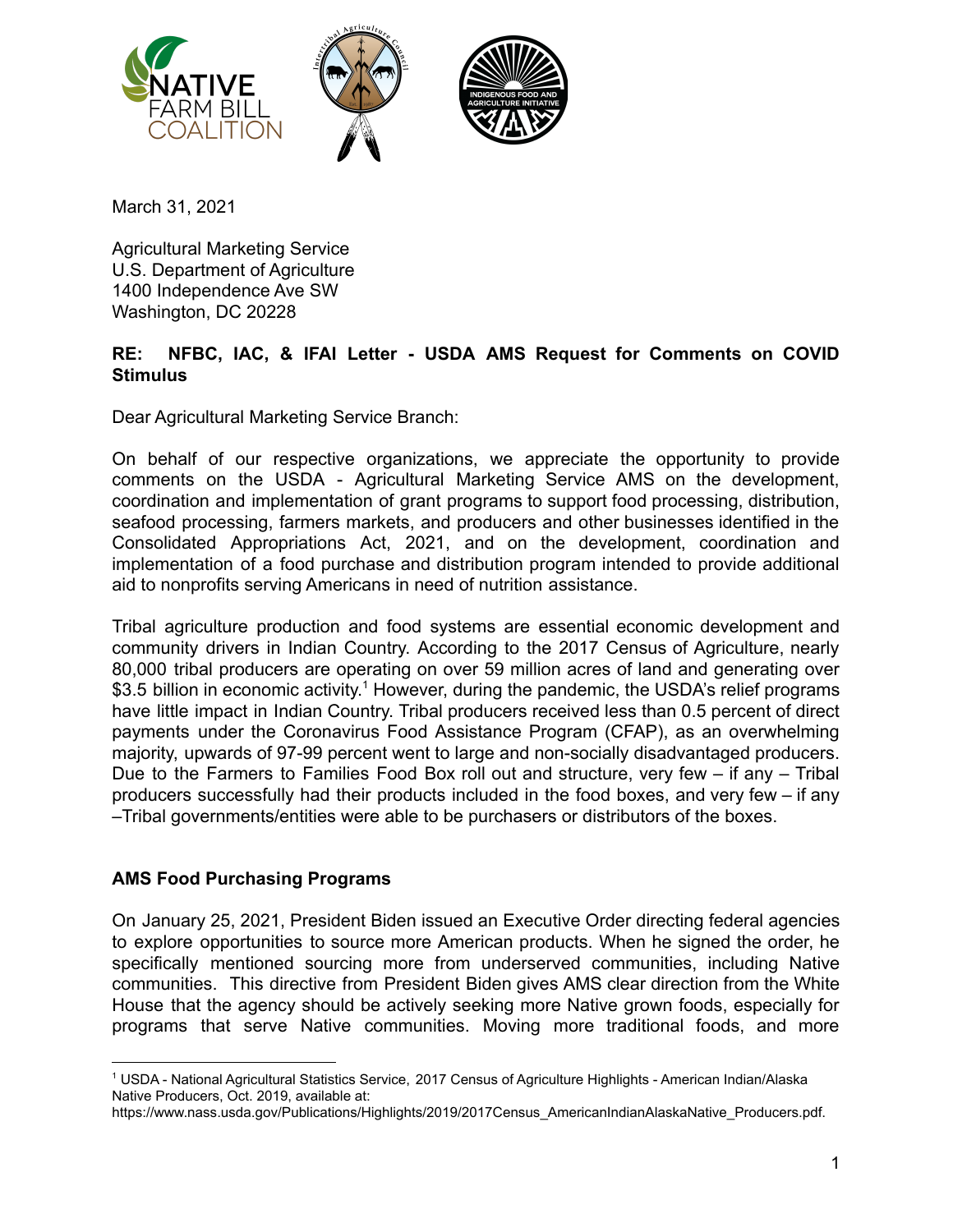Native-sourced foods, into USDA programs promotes racial equity, provides healthy and culturally appropriate foods, and provides Native food producers a valuable market opportunity. Where those foods are sourced from local Native growers who are using regenerative practices, this also promotes a response to climate change. All of this is in line with the top priorities identified by the new Biden administration.

During the pandemic, USDA-AMS was responsible for coordinating the Farmers to Families Food Box relief effort, which paired Americans in need with boxes of domestically grown food. This was done regionally, much like Tribal leaders have been asking USDA to operate with the Food Distribution Program on Indian Reservations, or FDPIR. USDA successfully deployed a regional food sourcing effort during the pandemic in the form of the Farmers to Families Food Box. Regional sourcing for FDPIR is something Tribal leaders have asked for before, because it would enable easier sourcing of more culturally appropriate traditional foods.

USDA can re-examine opportunities for more regionalized sourcing efforts for FDPIR foods in light of the pandemic, but USDA can also look at utilizing existing infrastructure like FDPIR ITOs to deliver a new round of this Farmers to Families program. FDPIR ITOs are located throughout Indian Country. They maintain warehouses with refrigerators and freezers for storage, trucks for delivery, and meet regularly with their community members in need. They are experienced at serving as distribution sites for food products. FDPIR ITOs should be an allowable distribution site for any future Farmers to Families programs, and if they do choose to apply, they should receive priority points. AMS should not run this entire program through FDPIR ITOs, however. Because of the pandemic, not all sites have the capacity to handle an additional distribution program at the moment. But those that do and wish to apply should be considered eligible. AMS should create a clear pathway for Tribal governments and other Tribal entities to apply as distributors for any future Farmers to Families programs.

Setting aside a portion of this funding that is dedicated to supporting Indian Country can cure some of the problems of the previous program, which saw minimal Tribal participation because it was not set up in a way that accounted for Tribal governments or Tribal producers. As part of this set aside for Tribes, the Tribal government or Tribal entity serving as the distributor should be able to determine which foods they want to procure for the food boxes. This ensures that traditional, culturally appropriate foods can be included in these food boxes. The law allows a wide variety of food products to be sourced for this program, and enabling Tribal distributors to select specific products that fall into those categories instead of having AMS pre-select those specific products is a way that USDA can support Tribal sovereignty and self-determination in this program, and remove another barrier to racial equity that exists in food sourcing at the Department.

If AMS elects not to prioritize Tribal sovereignty in this way and enables Tribal distributors to select specific food items to source for food boxes, then AMS should at least prioritize the sourcing of additional food products that represent traditional, culturally appropriate foods, as well as fresh fruits and vegetables.

Traditional and culturally appropriate foods fall into multiple categories that are allowable purchases under the COVID Stimulus package: seafood, fresh produce, dairy and meat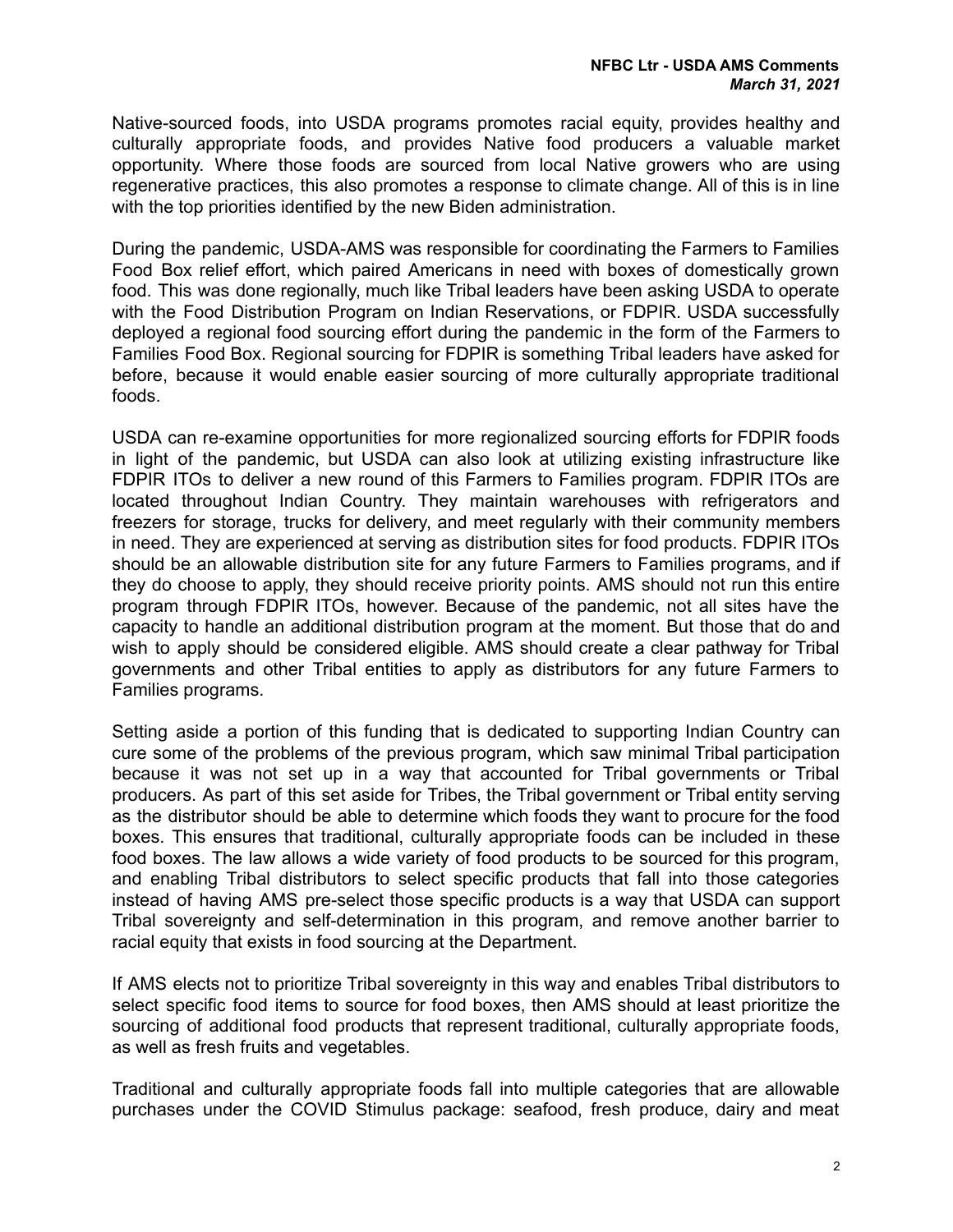products. These could include but should not be limited to: bison, walleye, salmon, whitefish, lamb/mutton, catfish, geoducks, corn/cornmeal, berries, squashes, legumes/pulses, chiles. Tribes were largely left out of this process during the previous program. Many small and midsized producers, including Tribal producers, were no longer able to participate in the program after the criteria changed in round 3 of Farmers to Families.

Creating a Tribal set aside for any future Farmers to Families style purchasing programs that prioritizes Tribal distributors as applicants and enables them to determine which specific food products they will be sourcing is a model that will ensure Tribal citizens in need get access to the most culturally appropriate, locally produced foods possible. It will save money in distribution costs because distribution, purchasing, and delivery will be localized. It will also serve as a significant price support for small and midsized Native producers who need market opportunities to recover from the impacts of COVID19 on supply chains, and who want to serve their communities at the same time. In addition to providing food for their citizens for thousands of years, Tribal governments are also already preparing to source foods for a federal government program through the 638 opportunity for FDPIR.

## **AMS Response Grants**

Tribal governments have been investing heavily in their food systems as part of pandemic response, using CARES Act funds to look at processing facilities, expanding existing operations, and more. To fully respond to the pandemic and the impacts to food security and food markets in Indian Country, ensuring that there is a Tribal set aside in this grant program will be critical. Tribal markets have been disproportionately impacted by the pandemic. According to a survey of Native producers conducted by the Intertribal Agriculture Council, by May 2020:

- 37% of Native producers reported loss of future sales;
- 36% of Native producers reported a loss in workforce;
- 34% of Native producers reported a loss in cash flow reserves;
- 33% of Native producers were experiencing supply chain disruption, and
- 31% of Native producers had already experienced a business closure.

Healing from that disruption will take a significant investment in infrastructure to help small and midsized tribal farms and ranches recover from the pandemic. Many of these operations that have survived the pandemic are in the process of expanding their operations, but need infrastructure to help. AMS should read the statute broadly in terms of what is able to be funded with these grants. AMS grants and funding should be as flexible as possible. Tribes and Tribal producers also need easier grant application processes especially during the pandemic as most ever federal agencies are using grant processes which come burdensome applications, reporting requirements, and limitations. The funding options should be a wide range from small to larger, as well as allow for market access, marketing, infrastructure, value-added, and other options that support Tribal producers adaptability to market realities. Further, all matching requirements should be waived.

Thank you for the opportunity to provide these comments, and we look forward to working with AMS on its new programs and opportunities to ensure that our Tribal governments and